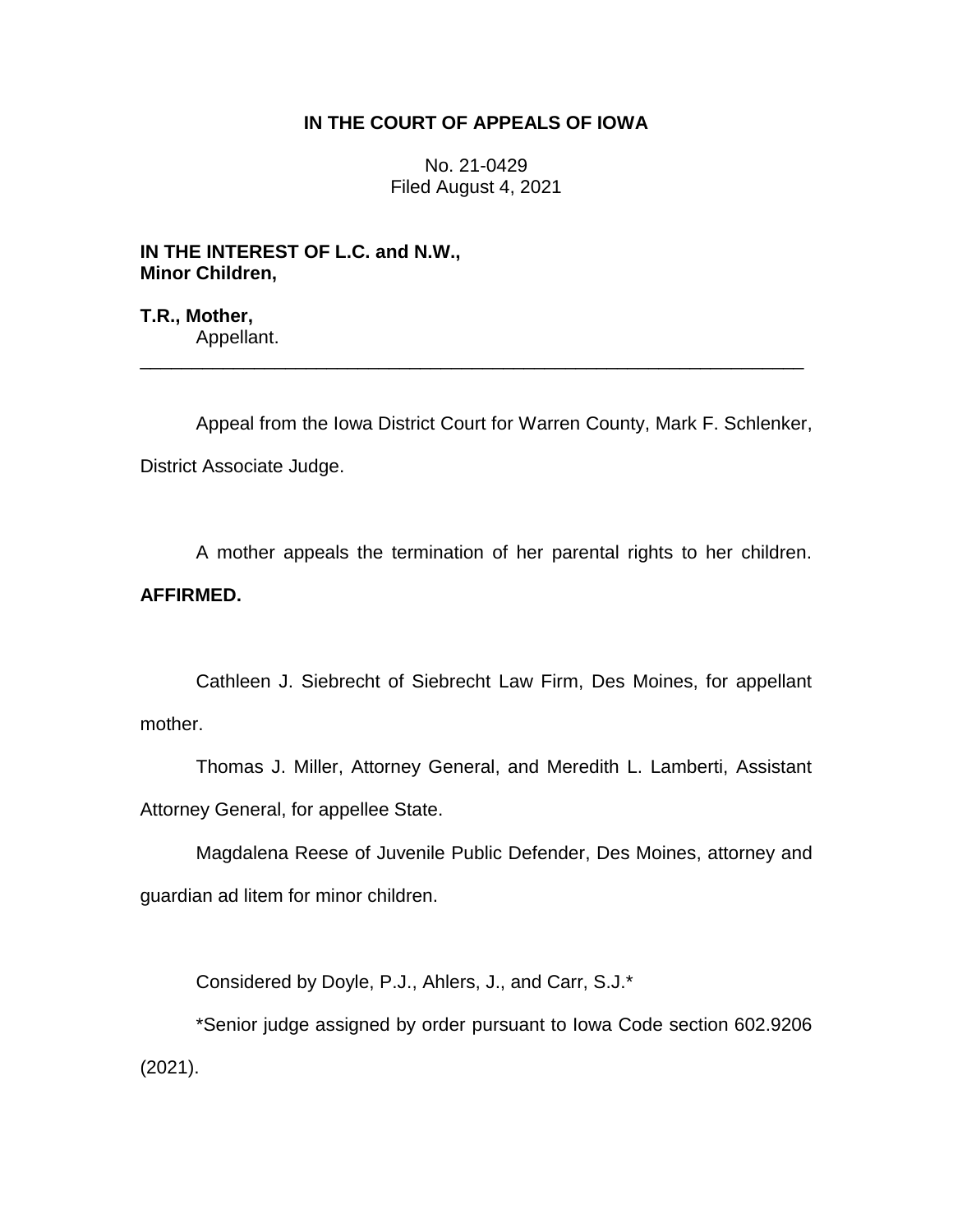## **CARR, Senior Judge.**

 $\overline{a}$ 

A mother appeals the termination of her parental rights to her children.<sup>1</sup> She does not challenge the grounds for termination. She instead asks for more time under Iowa Code sections 232.104(2)(b) and 232.117(5) (2020), which allow the court to continue a child's placement for another six months.<sup>2</sup> We review her appeal de novo. *See A.S*., 906 N.W.2d at 472.

To grant a parent more time, the court must "enumerate the specific factors, conditions, or expected behavioral changes which comprise the basis for the determination that the need for removal of the child from the child's home will no longer exist at the end of the additional six-month period." Iowa Code § 232.104(2)(b). The juvenile court could not do so. The State removed the children in September 2019 due to the mother's drug use, and the mother completed inpatient treatment in March 2020. But the juvenile court found the mother has "done little to avail [herself] of services offered" since then, listing these shortcomings:

no stable residence, instability in counseling, no consistent mental health plan and follow-through, as well as no stable substance abuse plan backed by a significant history of compliance, a record of missed appointments with service providers, and no significant and stable source[] of income or a realistic plan to earn income sufficient to support the<sup>[]</sup> children.

 $1$  The juvenile court also terminated the parental rights of the children's fathers in the same order. They do not appeal.

 $2$  As supporting legal authority for her argument, the mother cites lowa Code section 232.116(3)(a), which states, "The court need not terminate the relationship between the parent and child if the court finds . . . [a] relative has legal custody of the child." At the time of termination, the children were in the co-custody of their maternal grandfather. Assuming the mother has sufficiently raised an argument against terminating her parental rights under section 232.116(3)(a), we note this section is permissive rather than mandatory, *see In re A.S*., 906 N.W.2d 467, 475 (Iowa 2018), and we reject this claim for the reasons stated below.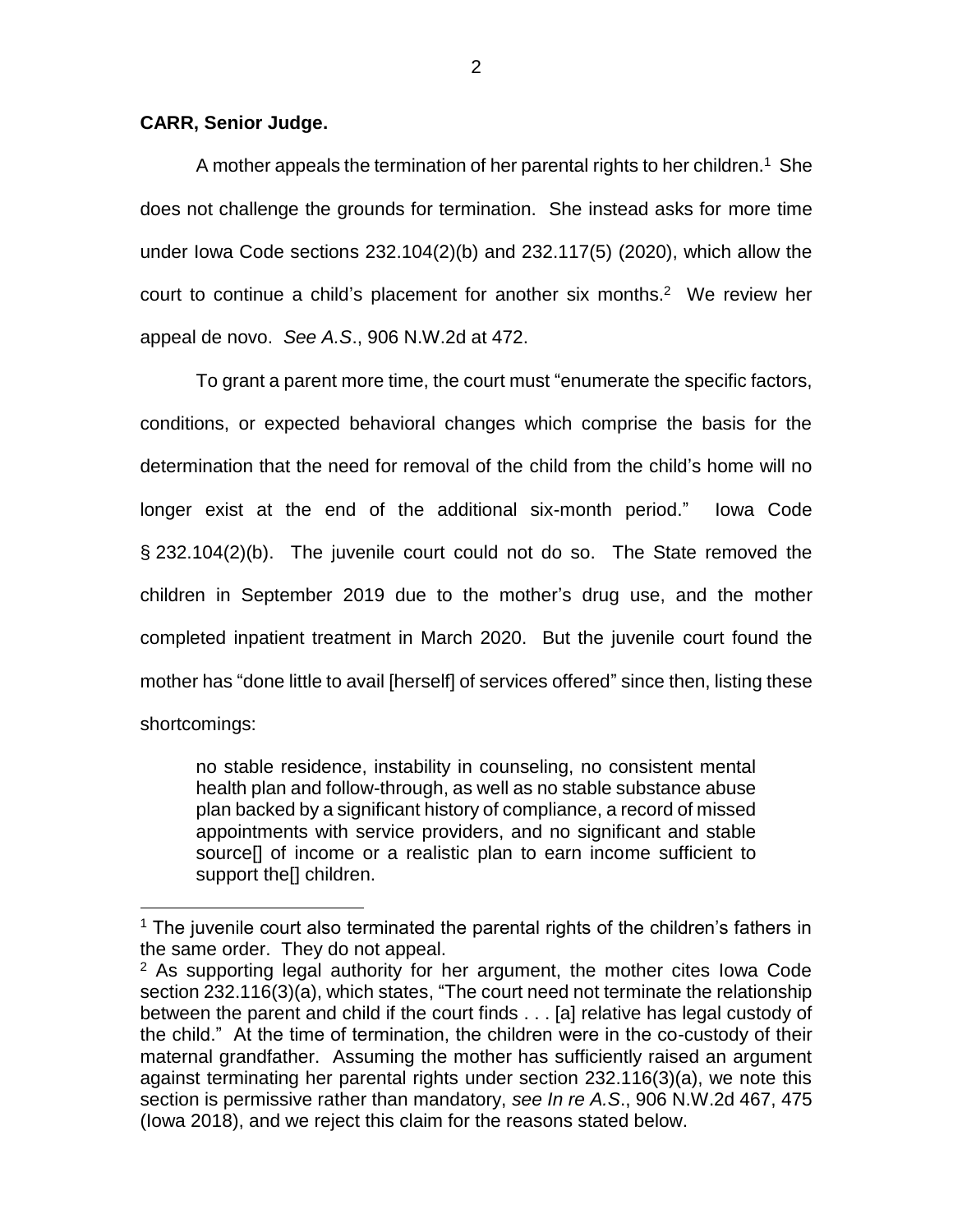On this basis, the court found that "[t]he mother has done little to resolve the parenting issues presented, and what little she has done has been late in the case, with a minimal record of consistency and stability."

In arguing for more time, the mother highlights her successful completion of inpatient treatment but claims her ability to secure employment and housing was hindered by the COVID-19 pandemic. She argues she should be granted more time because she is now actively seeking both. But the record shows she had trouble engaging in services before the pandemic and failed to use them when they resumed in person.

We will not deprive children of permanency in the hope that "someday" a parent will change. *See In re A.M*., 843 N.W.2d 100, 112 (Iowa 2014). Although the mother claims delaying permanency will not result in more harm to the children, our supreme court has noted that we must be mindful of the impact the passage of time has on the children when considering how much "patience" to afford a parent who attempts to remedy a lack of parenting skills. *In re A.C.*, 415 N.W.2d 609, 613 (Iowa 1987). Ultimately, we resolve the tension between the two in favor of the children once the statutory time has passed because "patience with parents can soon translate into intolerable hardship for their children." *See id.* at 613-14. Although an extension of time may be appropriate in some cases, our supreme court has cautioned that "[t]he judge considering them should however constantly bear in mind that, if the plan fails, all extended time must be subtracted from an already shortened life for the children in a better home." *Id.* at 614.

3